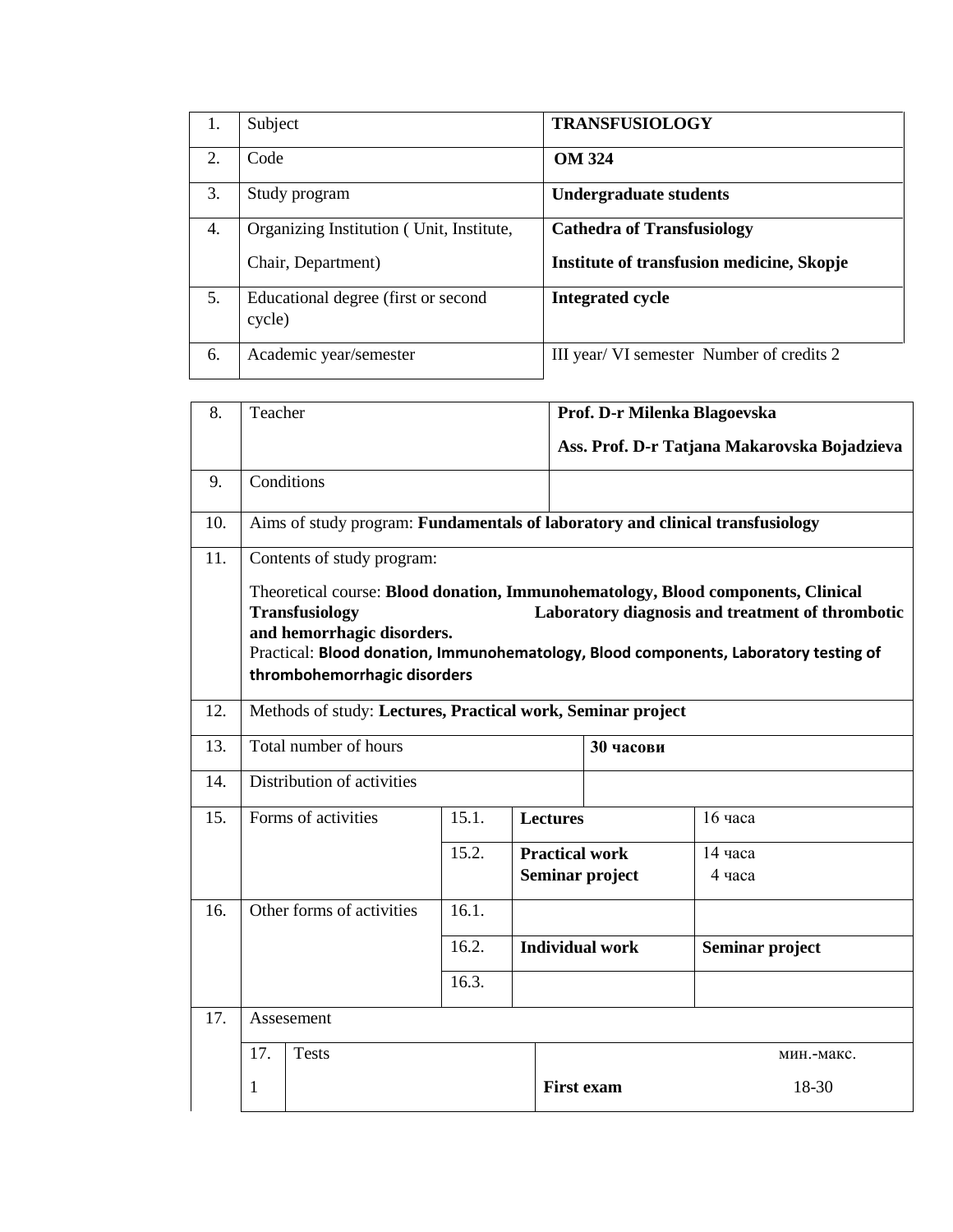|     |                                      |                          |                                                                                                                                                                    |                 | <b>Final exam</b>                                                                                                    |  | 20-36             |  |  |
|-----|--------------------------------------|--------------------------|--------------------------------------------------------------------------------------------------------------------------------------------------------------------|-----------------|----------------------------------------------------------------------------------------------------------------------|--|-------------------|--|--|
|     | 17.<br>$\overline{2}$                |                          | Seminarian project<br>(oral presentation)                                                                                                                          |                 |                                                                                                                      |  | мин.-макс 4-<br>8 |  |  |
|     | 17.                                  |                          | Active participation                                                                                                                                               |                 |                                                                                                                      |  | мин.-макс.        |  |  |
|     | 3                                    |                          |                                                                                                                                                                    |                 | <b>Lectures</b>                                                                                                      |  | $6 - 10$          |  |  |
|     |                                      |                          |                                                                                                                                                                    |                 | <b>Praxis</b>                                                                                                        |  | $12 - 16$         |  |  |
| 18. | Knowledge                            |                          |                                                                                                                                                                    | Lectures        |                                                                                                                      |  | $6 - 10$          |  |  |
|     | assessment criteria:                 |                          |                                                                                                                                                                    | Practical work  |                                                                                                                      |  | $12 - 16$         |  |  |
|     |                                      |                          |                                                                                                                                                                    | Seminar project |                                                                                                                      |  | $4 - 8$           |  |  |
|     |                                      |                          |                                                                                                                                                                    | First exam      |                                                                                                                      |  | 18-30             |  |  |
|     |                                      |                          |                                                                                                                                                                    |                 | Final exam                                                                                                           |  | 20-36             |  |  |
|     |                                      | Total                    |                                                                                                                                                                    |                 |                                                                                                                      |  | 60-100            |  |  |
| 19. | Criteria for signature and<br>exam   |                          |                                                                                                                                                                    |                 | Presence of the students in theoretical and practical<br>teaching. Oral presentation of the seminar project.         |  |                   |  |  |
| 20. | Language                             |                          |                                                                                                                                                                    |                 | <b>English</b>                                                                                                       |  |                   |  |  |
| 21. | Assessment of quality of<br>teaching |                          |                                                                                                                                                                    |                 | Interactive participation of students in theoretical and<br>practical teaching (case reports, problem solving-exams) |  |                   |  |  |
| 22. |                                      | Literature<br>Macedonian |                                                                                                                                                                    |                 |                                                                                                                      |  |                   |  |  |
|     | Obligatory literature                |                          |                                                                                                                                                                    |                 |                                                                                                                      |  |                   |  |  |
|     | 22.1.                                |                          | 1. Guide to the preparation,<br>use and quality Assurance of<br>Blood Components, Council<br>of Europe, 2016<br>2. Essential gide to Blood<br>Groups,<br>G.Daniels |                 | I.Bromilow,                                                                                                          |  |                   |  |  |